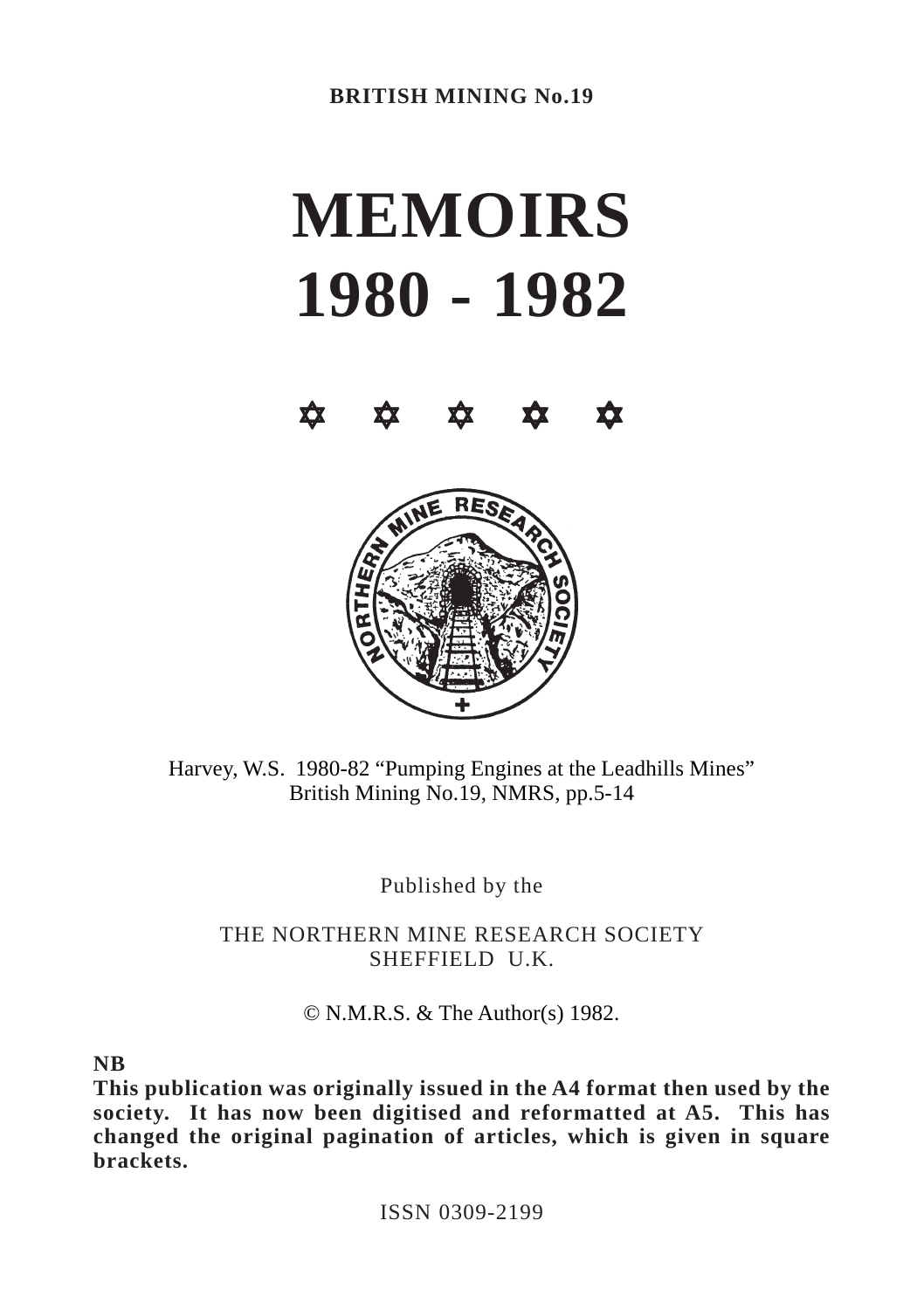# W.S. Harvey

A common feature of both mines and ships is that the ingress of even a small quantity of water can lead to disaster. Pumping this out has therefore an importance which transcends the getting of the ore or the completion of the voyage – if the water is not removed all else becomes impossible.

In hilly country such ore can be mined by drifts along the veins and any water then drains away freely, but many of the mines being worked at Leadhills, Lanarkshire, in the eighteenth century were below the valley floor and drainage problems were becoming acute. The area is one of high moorlands with high rainfall and deep winter snow. The country rock, an Ordivician greywacke, is greatly folded with lines of crushed rock, or rock otherwise changed by intense shearing. Such faults not only allowed the surface water to enter the mines, but reduced the amount of storage in the surface peats which would have kept the burns flowing during the occasional summer drought. Lines written in 1758 about a mine at neighbouring Wanlockhead could well have applied to the whole area.

The workings must always be very precarious and uncertain for in winter the great rains and snows so swell the feeders that the pumps cannot manage, and in summer the day water is so scanty it is not sufficient to turn the wheels.<sup>1</sup>

The need for pumping machinery encouraged engineering talent. Wheels and beams demanded not only skill in fashioning and fitting the parts, but a knowledge of design and materials which would stand up to years of constant usage. The construction of cast iron pumps assisted the transition from wooden devices to steam engines and their engine houses were the academies for many great engineers. Water pressure engines taught hydro-dynamics and demonstrated the explosive forces inherent in a moving column of liquid. Such problems and such opportunities faced the engine builders at the Leadhills mines.

Part 1. The Historical Record.

#### Manual Power

Men have drained mines with hand pumps since the earliest times. The notion of human beings constantly toiling with pumps has an emotive content. But it seems to have been a method limited more by the demands it made on labour and wages, than by the inefficiency of their efforts.

Reports show hand pumps were frequently used at Leadhills in the eighteenth century; in particular as a way of enabling veins to be worked in dry weather.<sup>2</sup> Even in the century that followed twenty four men were working hand pumps at Wanlockhead,<sup>3</sup> AND the practice probably continued until first compressed air and then electricity provided a better form of portable power. Two kinds of hand pumps were used – 'kirns' and 'swapes'. Both were lift pumps, the kirn was developed from the farm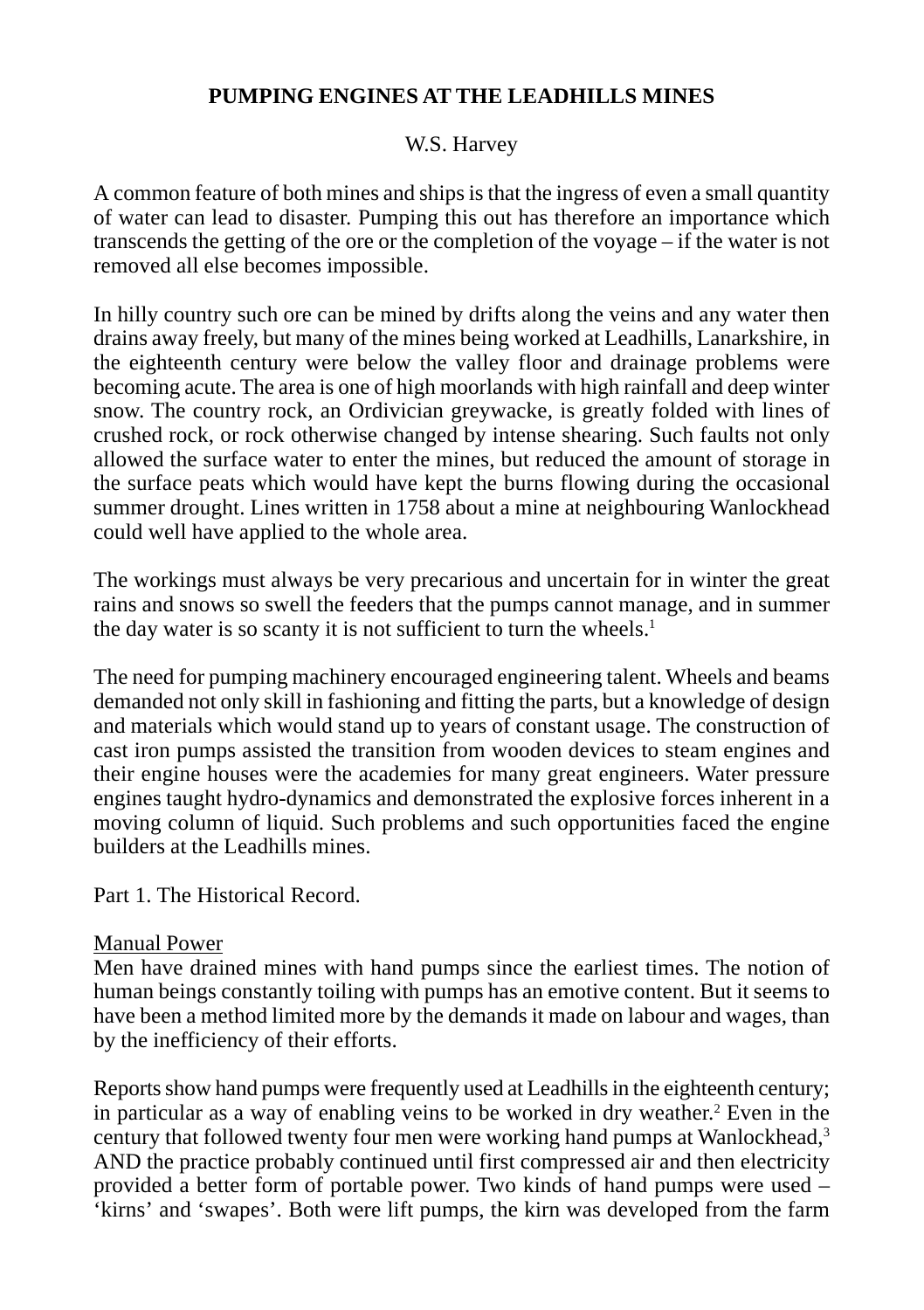churn and could move a greater amount of water than the swape. However the swape was worked by a hand lever, so it probably could raise water from a greater depth. Such pumps were used in series to obtain the total lift needed. A letter among the Boulton and Watt MSS in Birmingham, and referring to a visit to the Susanna mine at Leadhills by Watt himself, sets out the amount of water which could be raised.

(It was) found by the medium of many trials that the pumpers could give 32 strokes a minute but were obliged so frequently to stop and draw their breath ….. the (average) strokes were 16 a minute. The length of their stroke was reckoned 9 inches and the diameter of the pumps is 5 inches. According to my computation they therefore raise near 12 hogsheads an hour.4

## [5]

This was equivalent to an output per pumper of about 648 gallons per hour. Unfortunately the reference does not mention the height raised but calculation suggests it was about fifteen feet.5

Another time honoured method of raising water was to wind it up in kibbles. There seems little doubt that this was done at Leadhills but I have found no specific references.

#### Wind and Water Wheels

Windmills were used to pump a number of Scottish collieries in the mid eighteenth century,6 and in 1767 Anthony Tissington had a 'wind engine' on one of his mines at Leadhills. It had canvas sails which drove a crank with three 'fangs'. These worked 'horizontal slides directed by regulators to the spears that goes down the engine shaft.'7

The windmill was not a success and it was water power which provided a major source of pumping power into the present century.

By the early eighteenth century there were a number of beam and crank pumps – bob engines – on the Leadhills mines. Water to turn their wheels came from the adjacent valley the Shortiecleuch. Its streams drained the high hills to the South and provided the only consistant source of water. There was little to be had from the stream flowing through Leadhills, the Glengonnar Water, and even today most of the water that flows through the village is poured into the stream from one of the old leats.

In 1731 a lease to part of the NW mining ground was taken by The Governor  $\&$ Company for Working the Mines in Scotland, commonly known as the Scots Mines Company although they were based in London. Their activities prospered under the able management of James Stirling, and in 1739 they took over a pumping engine at Meadowhead. It was on the mine of that name and at the edge of the village. The mine had been worked by Richard Lowthian who, with a relative, held some of the earliest Leadhills leases from the landowner, the Earl of Hopetoun. The Lowthians seem to have been both active and enterprising and all too little is known about their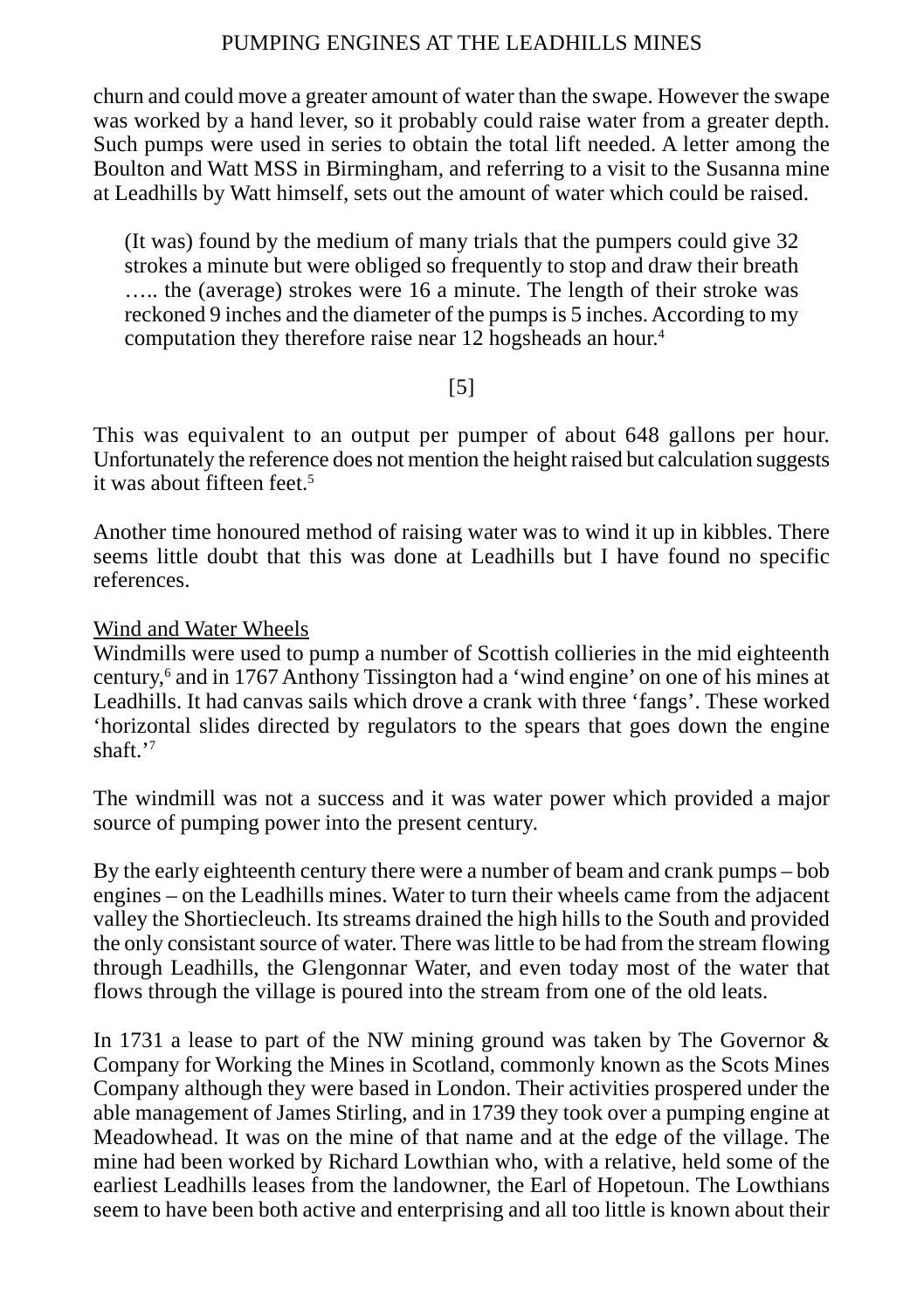operations at Leadhills. The leat to Meadowhead from the Shortiecleuch followed the 1350ft contour across Glengonnar, and worked an engine on Brown's vein as well. After turning these wheels the water was taken farther down the valley to drive the bellows in the smelt mills. $8$ 

The Meadowhead engine worked to about 1770, but that on Brown's vein was said to have been 'laid aside' around 1748.<sup>9</sup> The wheel from it may have been used for an engine the Scots Mines Company built on the Mill Vein in 1763, for an entry in one of their Mine Journals notes that parts had been taken from 'one of the old engines'.10

It is likely that most of the early waterwheels were on the mines to the south east of Leadhills, for these were nearest the Shortiecleuch. A map of the mining ground dated 1760 shows a leat entitled 'Mr. Lowthian's Water Course' that circled the top of Mine Hill and terminated at another engine on Brown's Vein.11 Its site corresponds to the ruined Wheelpit which can be seen in front of the houses near the old railway station. In the late nineteenth century this pit housed a wheel which pumped Wilson's Mine.

However, Lowthian's engine seems to have been underground, for there is a reference to an engine 'underground on Brown's Vein near the timber house',<sup>12</sup> and the map shows the timber house as nearby.

The first reference to a slide works was to one associated with Tissington's windmill, and the arrangement included a 30 ft waterwheel.<sup>13</sup> It pumped a mine on the Brow Vein. The particular shaft is not mentioned, but it was near 'Rashy Grain', a shallow gully on Mine Hill to the South of the Brown's vein engine. Tissington's machine

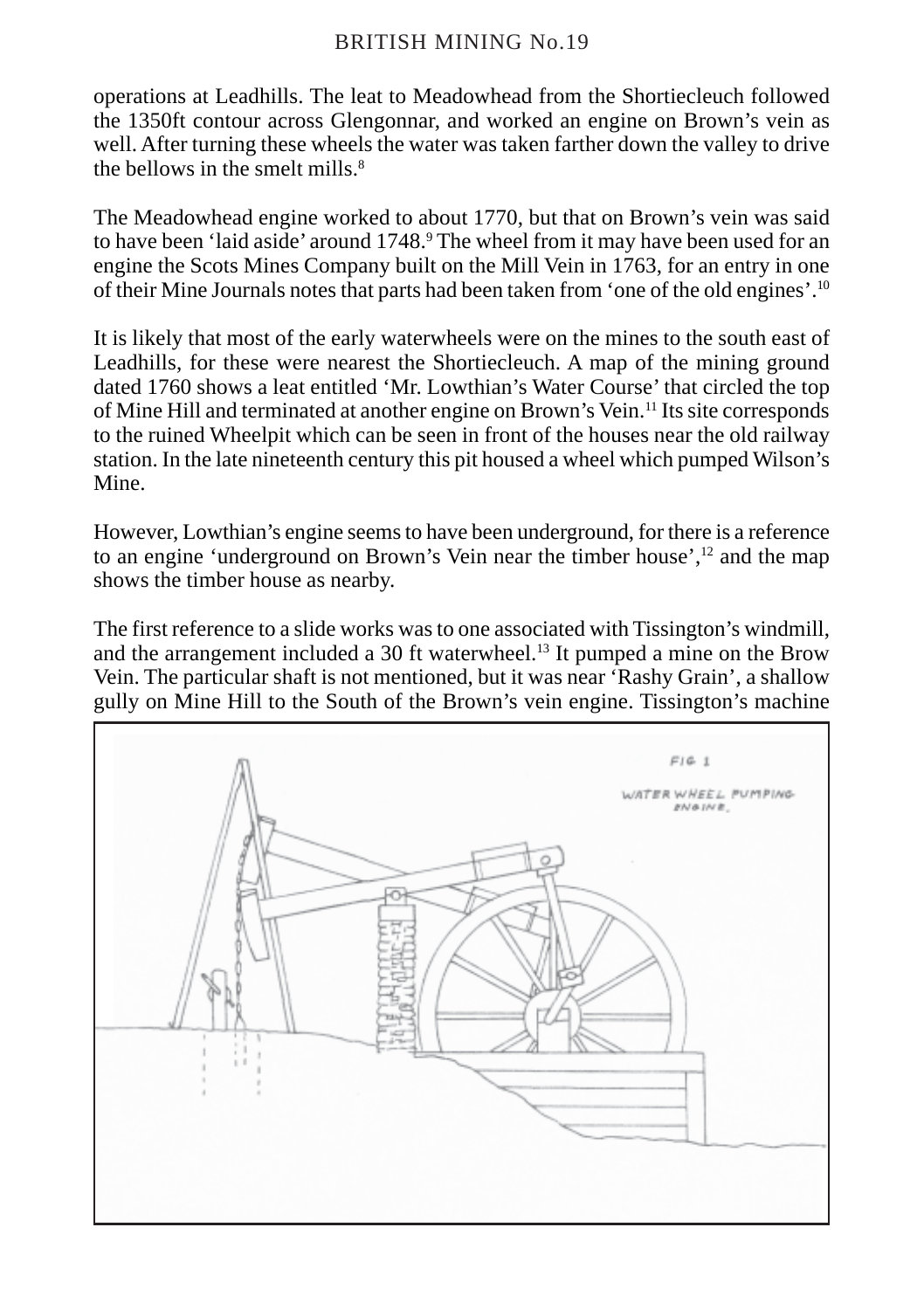seems to have been regarded with disapproval. In a letter to the Earl of Hopetoun it was described as being 'too complicated', and it was considered that the 'friction of the cogs and sliders' would make excessive demands on the precious water.14 In fact it worked well and needed 'only one half the amount of water anybody would have imagined.'15

Two other wheels near Mine Hill were at 'Broad Floors' and 'Back Raik' but there is only a passing reference to them.16 The Broad Floor shaft was behind what is now Woodlands Hall and Back Raik was probably nearby. Both were on the Raik Vein.



Over the years the leats were extended around Leadhills, their increasing length probably owing more to agreements about the use of the water, than the expertise of the mine surveyors. In 1768, Alexander Sherrif built a wheel to pump his mine on Wool Law. He was factor to the Earl of Hopetoun and, with a partner Guthrie, took the lease of some mines the Earl himself had previously managed. The water from Sherrif's wheel was carried two kilometres along the Shortiecleuch, through the Thieves Slack Hass by the present road to Elvanfoot, and along the steep slopes of Wool Law to the mine by Big Wool Gill.<sup>17</sup> The leat had been made by the Scots Mines Company who brought it around the present golf course and added its water to the leat to the distant Meadowhead engine. By 1768 they had made a new leat through the more convenient Manor Hass, so they arranged a bargain whereby Sherrif got the water at Thieves Slack Hass, and they got the use of one of the Earl of Hopetoun's smelt mills.18

The Scots Mines Company's need for greater smelting capacity arose from their finding rich ore below level in the Susanna Vein. Working it also needed a pump and they erected one underground circa 1770. The Meadowhead engine was no longer in use by that time so its leat was taken farther along the valley to the new wheel in Susanna. Another engine was added some years later, the water flowing over each in turn. John Rennie examined the Susanna wheels in 1791 and recorded their performance in his notebook.19

#### [6]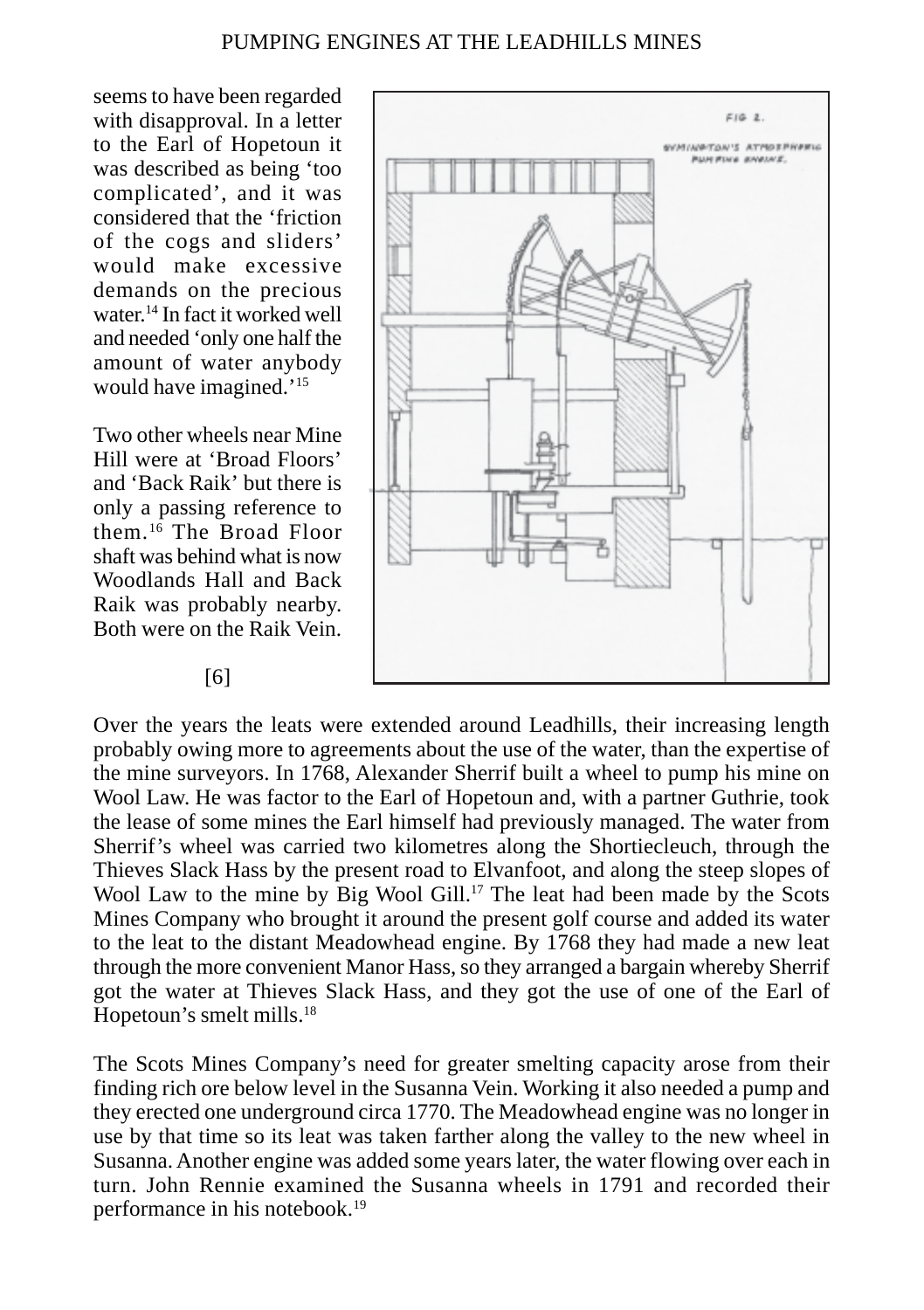| Diameter.   | $30$ ft                           | 24 ft                   |  |
|-------------|-----------------------------------|-------------------------|--|
| Width.      | $18$ ins.                         | $14$ ins.               |  |
| Speed.      | 5 <sup>3</sup> / <sub>4</sub> RPM | $4\frac{1}{2}$ RPM      |  |
| Pumps.      | $2 \times 71$ " x 5 ft.           | $2 \times 71$ " x 5 ft. |  |
| Head pumped | $41\frac{1}{2}$ f.                | 31 f.                   |  |

The only illustration which has come to light of any of the Leadhills bob engines is in a painting by Paul Sandby made sometime between 1746 and 1751. The original is now in the USA, but a photograph of it can be seen in the 1979 Transactions of the Dumfriesshire and Galloway Natural History and Antiquarian Society.20 The painting



has only the title 'Lord Hopetoun's Lead Mine', so the copy has been closely examined in the hope that the scene would indicate the site of the wheel. Unfortunately, the conclusion that Sandby has painted a hotch potch of mining features is inescapable. The arrangement of the machinery too seems less than accurate, but it could be expected that he based the wheel on the type then in use and had probably examined the Meadowhead engine. The entries in the 'Leadhills Diary' suggest it was on a favourite route around the mines.

Sandby shows the wheel in a shallow pit. It is supported on timber beams and there is a gate across the tailrace. The spokes fit into a massive nave and there are overhung cranks at either end of the shaft. The two beams which work the pump spears have balance boxes and are carried on a stone wall built between the wheel

pit and the shaft. The latter has the usual tripod headgear over it, and the water for the wheel is carried along a high leat supported on "A" frames. A representation is shown in fig.l, but with the leat omitted. The whole compares with a drawing of a contemporary bob engine at Wanlockhead, and included in the Transactions mentioned above. $21$ 

Providing water to power smelt mills and ore crushers, as well as the pumping engines produced a network of leats augmented by gutters and dams. The usage of water was complicated by the fact that, until the 1860s no single company had the whole of the mining ground at Leadhills. The Earl of Hopetoun seems to have been very much aware of the critical role he played in granting water rights, and in 1739 the Secretary to the Scots Mines Company wrote to assure him "It has been and shall always be our endeavour to prevent any dispute (over the water)".<sup>22</sup> But a century later such noble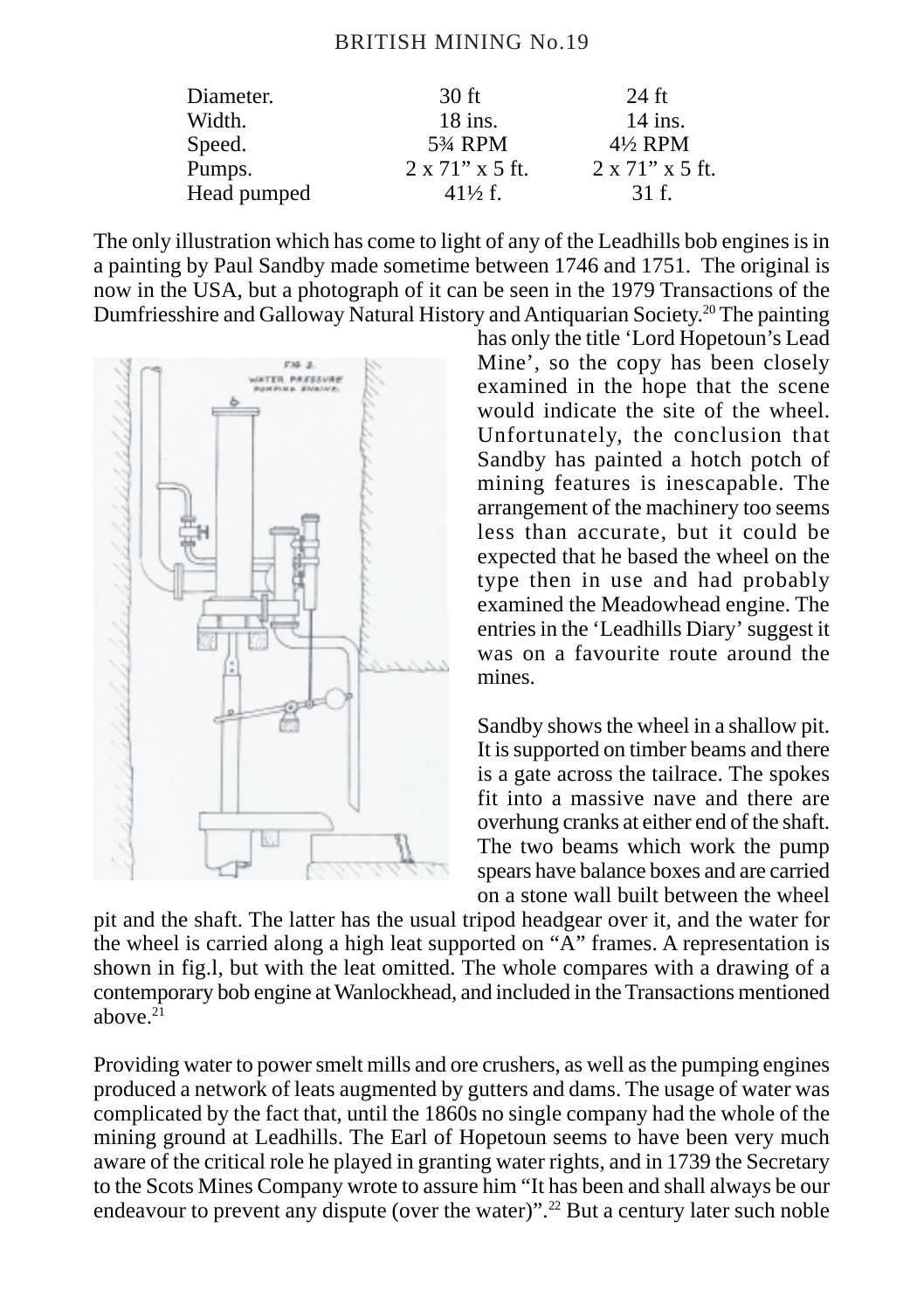

sentiments had worn thin with constant complaint. In the 1840s the two operators, the Scots Mines Company and the Leadhills Lead and Silver Co. fell out over the right to the Shortiecleuch water and the use of the common drainage levels. Their dispute went to court, action begat counter action and mining was almost brought to a standstill with great hardship in the village. Eventually the Scots [9] Mines Company won the day, but were so weakened by the battle that they had to suspend their operations completely and gave up their lease to the rival contestant<sup>23</sup>

#### Steam Engines

The first steam engine to work in the area was one bought from Boulton & Watt for the Margaret Mine at Wanlockhead in 1779<sup>24</sup> Their introduction at Leadhills perhaps needed the additional

impetus of a new lease. In 1782, some of Tessington's partners formed the Leadhills Company. One of its aims was to work deeper on the Brow Vein, but the existing rights of the Scots Mines Company prevented them taking additional water to serve the mine. Instead they looked for a steam engine and approached Boulton & Watt for an engine to pump from 40 fathoms below the adit. It so happened that a suitable engine was available from the White Grit mine in Shropshire, and this was purchased in 1785.25 Watt advised that the boilers should be obtained in Scotland, and Carron Company of Falkirk made the pumps.<sup>26</sup> It was 1788 before the parts were on site, and Robert Muir, one of the erectors from the Soho works, was sent to Leadhills to take charge of the engine building. It was of 33 ins diameter by 8ft stroke, and worked two columns of 9¾ ins pumps.27 Muir made a poor job of the erection and eventually the Company engaged 'Mr. Symington to put her to rights'.28 It may have been William Symington, the engineer and steam boat pioneer, who later built one of his own engines on the Humby mine. Another cylinder was fitted in 1804, so in spite of its deficiencies the engine worked into the nineteenth century.<sup>29</sup>

The Scots Mines Company turned to steam power in 1792. They had found a rich belly of ore in the Humby vein some years before, but the decision to use a steam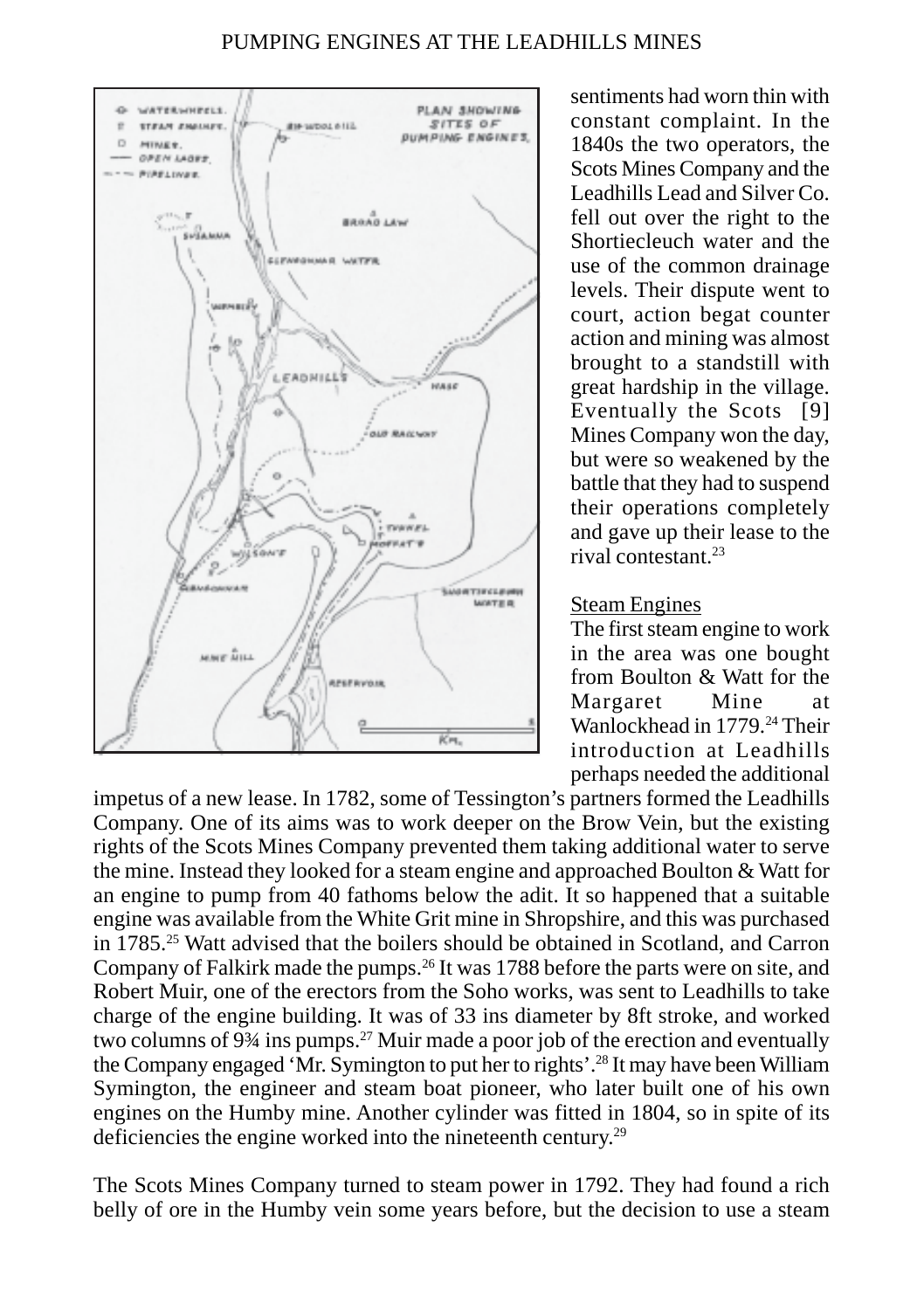engine to pump the new workings was delayed by the vacillation of the manager, Archibald Stirling. The engine he finally ordered was an 'Improved Atmospheric Engine' to William Symington's patent, see fig.2. It was built by the inventor in 1794, and was designed to pump more than 72 gallons a minute from 30 fathoms below the drainage level. It seems never to have been used to its full effect for the shaft proved so wet that the miners could not work in it, and plans had to be curtailed. The Humby mine was eventually abandoned in 1796.<sup>30</sup>

## Water Pressure Engines

By the mid nineteenth century steam power had been given up as a way of pumping the mines at both Leadhills and Wanlockhead. The high cost of transporting coal and the need for expert maintenance were a constant drawback, and the fall in the price of lead which followed the lifting of import controls in 1825 must have been the turning point.

By that time water pressure engines – a piston worked in a cylinder by the pressure of a head of water - were becoming reliable machines which could be placed at adit level to work pumps many fathoms below. See fig.3. Placing the power source deep within the mines meant there was a very high head available, and the engine would work with a relatively small flow of water.

When the Leadhills Silver and Lead Mining Company took over the whole mining ground in 1862 they not only brought capital but a fresh enthusiasm and improvements in pumping were among those tackled. To overcome the seasonal variations in the water supply, a large reservoir was built on the Shortiecleuch, and to overcome the defects of the open leats, the water was carried in fired clay pipes.<sup>31</sup> An account of the mines in 1864 lists the following water-powered machines in use.

> Four water pressure engines pumping. One water pressure engine drawing ore. Four water wheels drawing ore. One waterwheel driving the crushing mill. One waterwheel working the blower at the smelt mill.<sup>32</sup>

The four water pressure engined pumps are also described in Ure's Dictionary.33

| Pumping shaft                                          | Cockburns.                    | Hopetoun.                    | Hillside.                         | Moffats.                              |                     |    |    |    |    |
|--------------------------------------------------------|-------------------------------|------------------------------|-----------------------------------|---------------------------------------|---------------------|----|----|----|----|
| Date installed.                                        | 1833                          | 1833                         | 1853                              | 1862                                  |                     |    |    |    |    |
| Diam. x Stroke<br>Pressure Head. Ft.<br>Strokes / Min. | $10'' \times 6'$<br>180<br>5. | $15" \times 10'$<br>150<br>Δ | $19\frac{1}{2}$ x 10'<br>210<br>3 | $24$ " x 10'<br>216<br>$2\frac{1}{2}$ |                     |    |    |    |    |
|                                                        |                               |                              |                                   |                                       | Head pumped Fathoms | 70 | つつ | 27 | 40 |

# [10]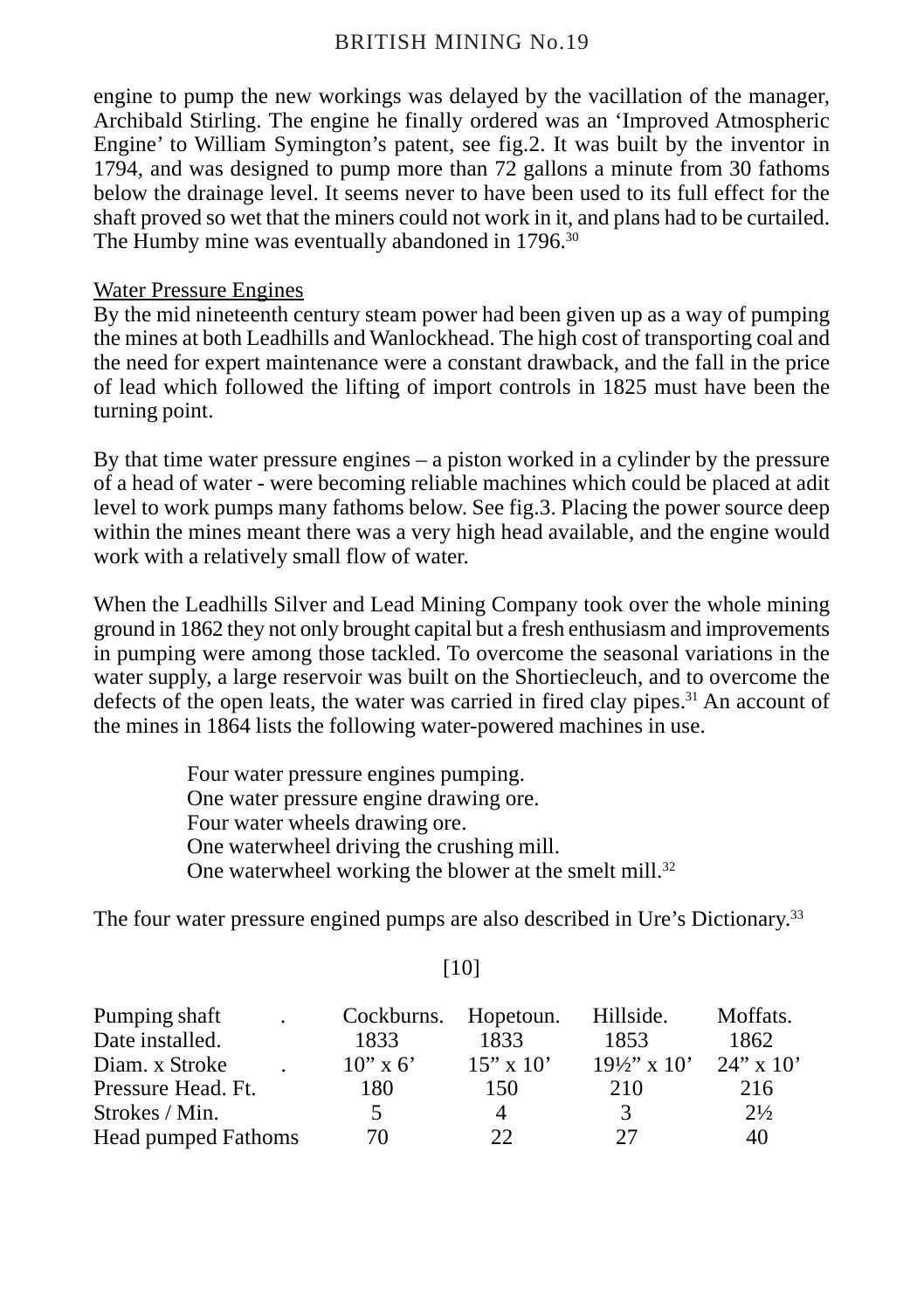#### The Twentieth Century

In 1903 the Leadhills Company was re-structured and capital raised to develop new workings in Browe's Vein. By that time the Leadhills and Wanlockhead Light Railway brought cheap coal and steam power was economically viable. In 1910 two Tangye mine pumps were raising 13,000 galls per hour in the Glengonnar mine and were augmented by a waterwheel, sited underground, pumping from the 100 fathom level into Gripps adit. The workings in Brown's Vein were re-opened at Wilson's shaft, and a waterwheel built to pump them.34 The wheel was in a pump house sited at the now ruined wheelpit by the old railway.

The depression of the 1930s led to drastic cutbacks. The Glengonnar and Wilson mines were closed and operations were concentrated on the old Mill Vein, where a new shaft was sunk in 1924. It was officially known as Borlase, but the miners called it Wembly. Expenditure was kept to a minimum and oral tradition has it that the wheel by Wilson's shaft was taken underground. It may be remembered that, almost two centuries before, parts of an 'old wheel' had been used to build a pump on the same vein.

#### Part 2. Physical Remains.

Tissington's windmill disappeared two centuries ago and little trace remains of the seven or more waterwheel pumps built before 1800. Only the leats which carried water to them still circle the hillsides, but many have been altered and no longer point to the original engine sites.

Only the site of the Meadowhead engine can be pointed out with any confidence. It was at NS.88451520, and in front of the cottages in Lowther View. The site of the engine nearby on Brown's vein is less certain. It may have been c.NS883152 but the area is grassed over with little to be seen but some vague hollows. Parts from this engine may have been used to build the one on Mill Vein. Its site would have been c. NS.886156, and near the track to the Susanna mine.

The pumping engine at the south eastern end of Brown's Vein was underground, and is likely to have been near the ruined wheelpit that remains at NS.88551425. To the East were the engines at Broad Floors and Back Raik. The former c.NS888147. and in an area of ground now covered with tailings from the dressing plant by the golf course. The engine at Back Raik was in an area of old works, c.NS888144. Both would have been supplied from one of the Shortiecleuch leats but the line to them is not shown on the 1760 plan, the oldest the writer has been able to examine.

Also on Mine Hill was Tissington's engine. Since it was on Brow Vein, and near the gully, the Rashy Sike, it was c.NS883138. But the area has been covered with the spoil from later workings, and the remains not only of Tissington's engine, but also the steam engine and a smelt mill have been obliterated. Tissington used a slide works between his engines and the pumping shaft, and another engine distant from its shaft was that built by Alexander Sherriff by Big Wool Gill. Scant trace remains of the leat that brought water along the slopes of Broad Law to the engine, but it can be seen that this was some 100m down the hillside from the Engine Shaft which is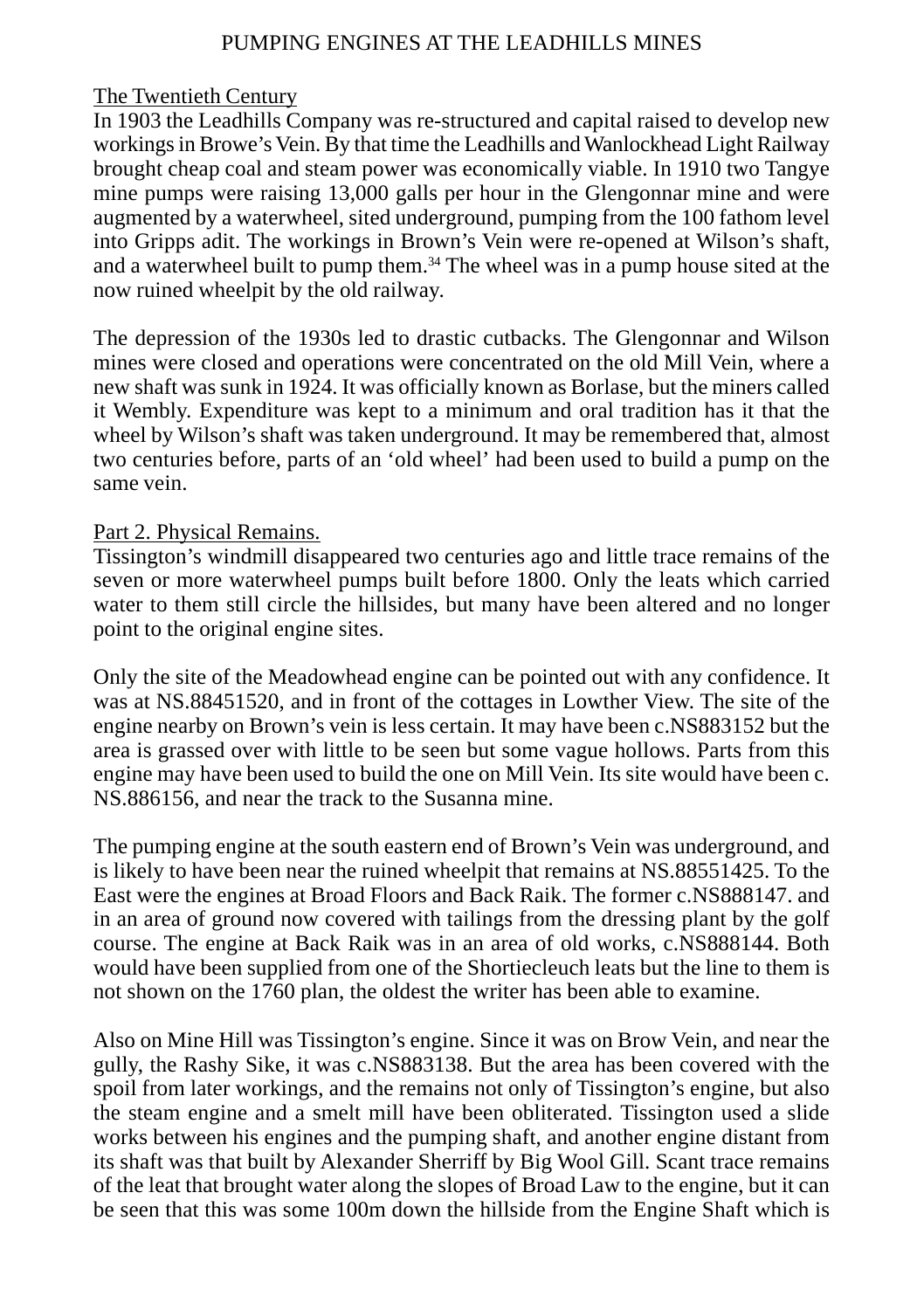shown on the 1760 plan as C.888164. The arrangement of this engine is a particular puzzle for the hillside is very steep up the side of the Gill and it is difficult to envisage how the engine and pump were arranged.

To date the Leadhills mines have not seen the sort of exploratory fieldwork that will be needed to provide hard evidence of the sites of the old engines. This is particularly the case with the great houses that once contained the steam engines built to the designs of James Watt and William Symington for not even a stone of their foundations can now be seen. This may [11] seem strange until it is realised that the local rock, greywacke, made poor building stone. Disused wheelpits and engine houses were then broken down so that any usable blocks could be used for other works or for the miners cottages.

The second hand Watt engine built on the Brown vein in 1787 could in fact have been on the shaft Tissington had pumped. There is no certain reference to its whereabouts, but furnace cinders in the area NS884138 may be an indicator. Cinders also point to the site of the engine Symington built on the Humby mine, high on the hillside at NS883159.

Leats had to serve the steam engines as much as the waterwheels, but examination of the mine plans of 1760 and  $1851^{35}$  shows many of the open leats have all but disappeared in places. One of the largest was that which reached the Susanna mine c.1770, and known as 'No.3'. It drew water from the Shortiecleuch Burn at 1475 ft OD, and its line can still be followed along the hillsides there and through the fields behind the village where it serves as a footpath. About a century later, a 12 inch fired clay pipe was laid to take water from the reservoir. It follows much the same line, but contoured about 50 ft lower and provided a sort of supply header for pumps and other machinery. It still carries water, but is broken to supply the Glengonnar Burn.

Much more fieldwork is needed before the whole anatomy of the leats and pipes is laid bare. Only this will point to the sites of the water-pressure engines for all were deep in the mines they pumped. The largest was in Moffat's Shaft, NS89201405. It was one of the few water engines not dependant on the Shortiecleuch, for it seems to have been supplied from the small reservoir that can still be seen across the track from the mine. The engine worked with a head of 216 ft and its cylinder was 24 ins diameter. This meant a huge mass of water moved at each stroke, and it is perhaps significant that it is said to have 'worked for months at the rate of 1 stroke every 15 minutes'.36

Of the more recent works, ruined buildings remain around the Glengonnar Mine, NS88171382, and Wilson's Mine, NS88551400. The former did not have the pumps at surface, but electricity was generated there to power pumps, and other machinery, underground. The Wilson Mine had a large wheel in the Pump House whose ruined pit can be seen at NS88551425.

A number of ruined buildings still surround the site of the Borlase or Wembley Mine at NS.88551545, but all the pumping machinery seems to have been below ground.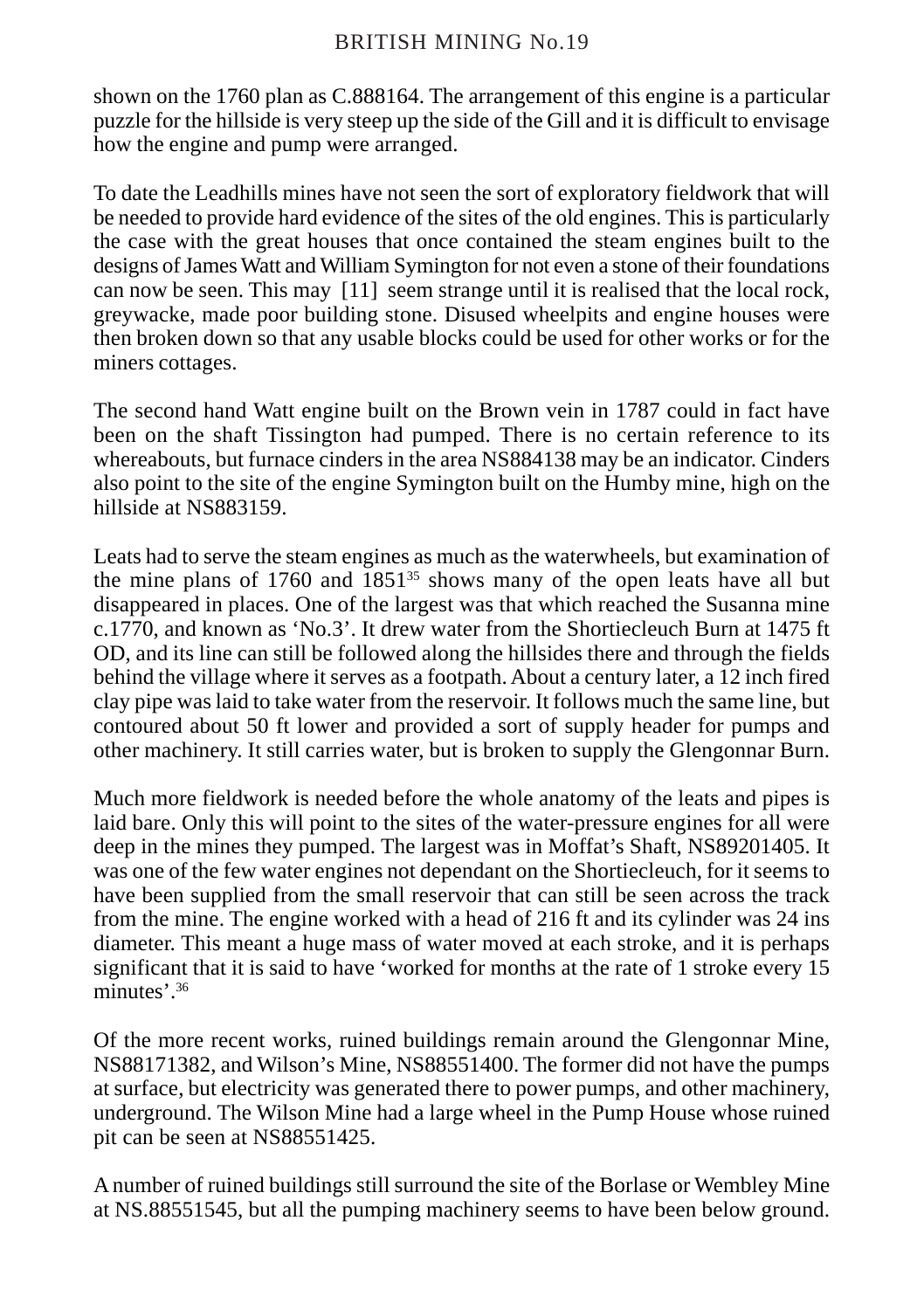It will be apparent that this account of the pumping engines at Leadhills is of a fragmentary nature. The history of the mines is more complex than published accounts would suggest, for the picture is distorted by the large amount of documentary material relating to the Scots Mines Company. There is a need for research into the history of the other operators, and much opportunity for fieldwork to fill gaps in the written record.

#### References.

1. Hornel Library. Wanlockhead Mines Journals. "Report on the Mines. December 1757 to January 1758".

2. Leadhills Library MSS. "Mines Journals". Various references but in particular Report of the State of the Works 1768'.

3. National Library of Scotland MSS. Acc 3478 f.l0789. Letter from J.A. Bonnon to J.W.B. Stewart. 4th May, 1835.

4. Birmingham Reference Library. Boulton & Watt Papers. Box 2S. "A Description of the Works at leadhills. 1770".

5. A copy of The Naval Architects Pocket Book dated 1892, and in the possession of the author, quotes a figure of 2390 ft/lb/min for the amount of energy expended by a labourer working on a layer. If this is equated to the 648 galls pumped, one gets a figure of 22ft for the head. This is a high figure for a suction pump, and a realistic value would seem 15ft.

#### [12]

6. B.F. Duckham. "A History of Scottish Coal Mining. Vol.l." Newton Abbot 1970. pp.77-78.

7. Scottish Records Office. Hopeoun I1SS. "A Register of the Works at Leadhills 1768".

8. Leadhills Library MSS. "Mines Journals". See various entries during January 1739. Also Hopetoun MSS. "A Plan of the Mining Ground at Leadhills 1760".

9. Scottish Record Office. Hopetoun MSS. Bundle TD.79/65. Letter James Reid to Lord Hopetoun. 13th October 1768.

10. Leadhills Library MSS. Mines Journals. "Report on the State of the Works 1763".

- 11. See reference 8.
- 12. Scottish Records Office, Hopetoun MSS. "Memorandum on Water Courses 1722".
- 13. See reference 7.

14. Scottish Records Office. Hopetoun MSS. Bundle TD.79/65. Letter from Alex Sherriff to Lord Hopetoun. 8th October 1768.

15. ibid. Letter James Reid to Lord Hopetoun. 10th October 1768.

16. ibid. Letter from Thomas Walls to Lord Hopetoun. 3rd July 1738.

17. See reference 12.

18. Scottish Records Office. Hopetoun MSS. "Memorandum on the Mines at Leadhills ]756 to 1768".